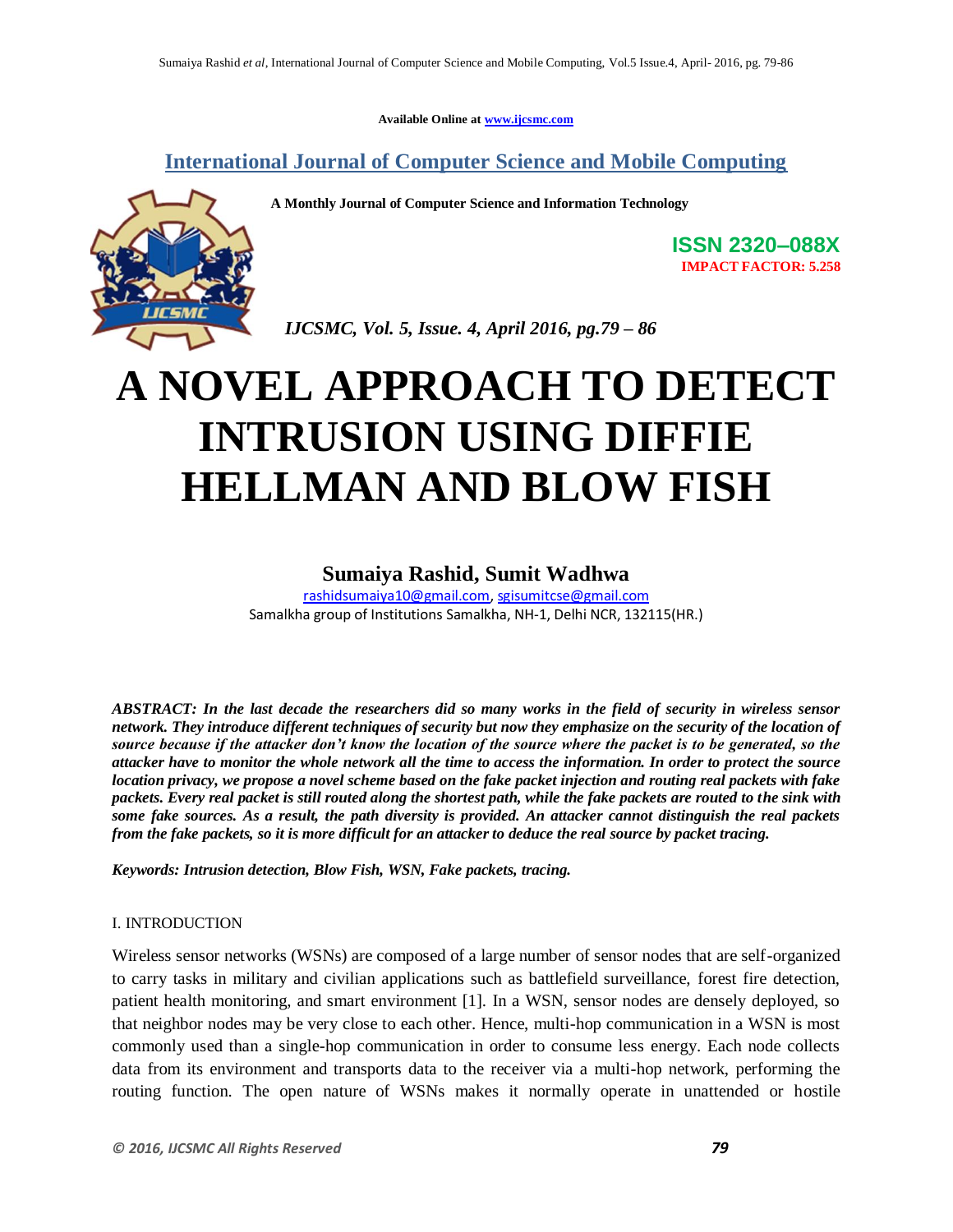environments, which is easily exposed to a variety of attacks such as eavesdropping, node compromising, and physical disruption.

Privacy in WSNs may be classified into data privacy and context privacy in Fig. 1 [2]. Even after strong encryption and authentication mechanisms are applied to protect data privacy, the context information such as the location information of the source or the receiver can be deduced by eavesdropping the network traffic and analyzing the traffic patterns. Context-oriented privacy protections can be split into location privacy preserving techniques and temporal privacy preserving techniques. Location privacy includes data source location protections and receiver location protections. Location privacy is extremely important in WSNs. In our work, we focus on the protection of the source location privacy in WSNs by using the novel approach that uses fake node and routing based source location privacy.



Figure 1: Taxonomy of privacy protection

## **A. WSN Architecture**

There are various architectures for a WSN. Let us discuss a few of the different architectural aspects of a WSN. Note that this is only a short introduction to architectural aspects. For more details: see the literature list at the end of the thesis.

*One sink* - multiple sinks: A WSN can be organized in a topology with multiple sinks or a single sink. Nodes can send their data to the specific sink based on the topology or based on the type of data that a node has to send.

*Data Centric WSN*: A data-centric wireless sensor network is a special case of a WSN. In this WSN there is no sink available. Instead, the data is saved among the network in different nodes, based on attributes of the data. Take the wildlife tracking example for instance: one location of the WSN will store all the information found by the nodes regarding large animals (elephants, hippos), while another location stores everything about birds. If a park manager wants to know something about a certain type of animal, he will have to go to the location related to that type of animal to request the information. When a node senses an animal of a certain type, then it sends the event report to the node where the information about that animal is stored.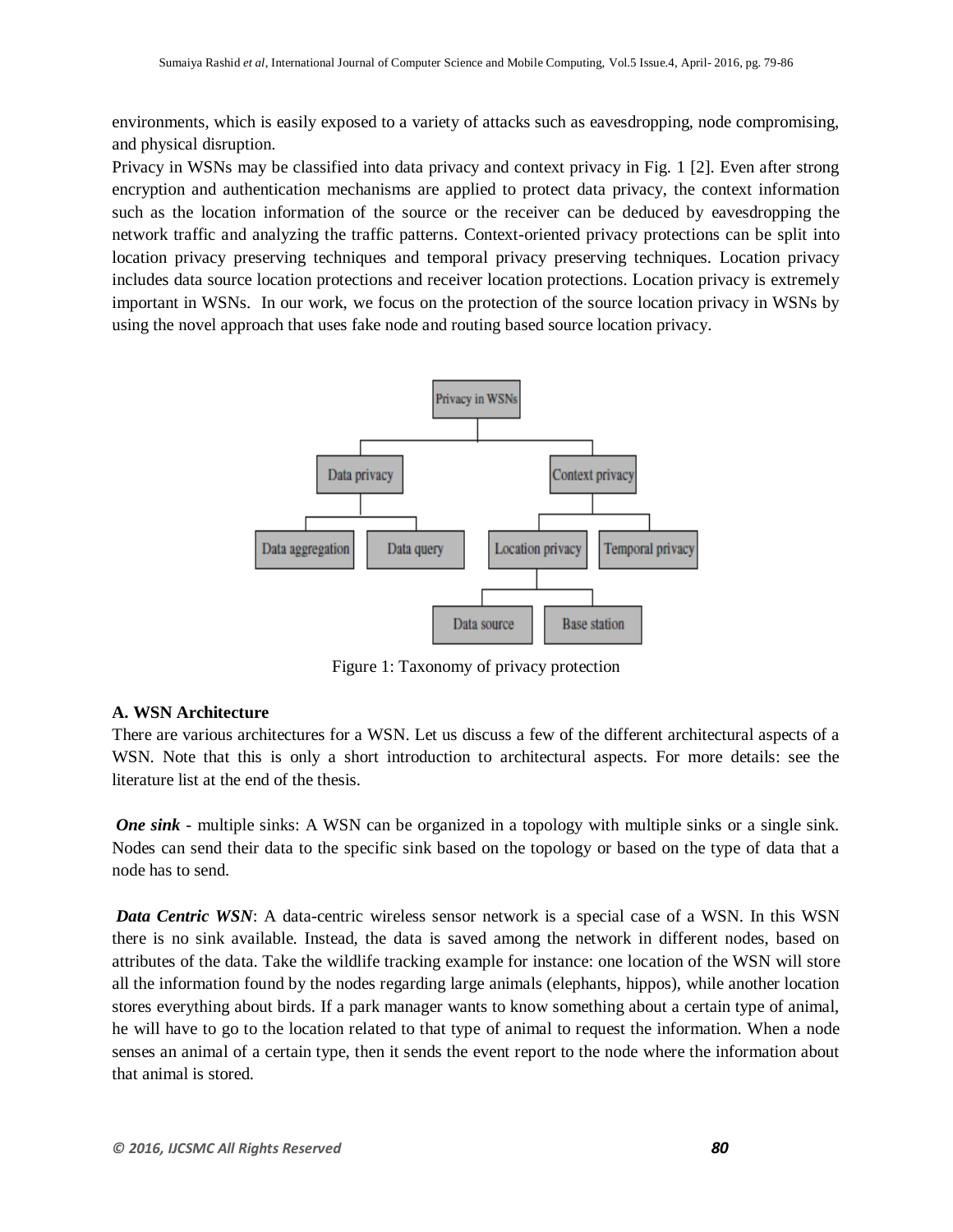*Gateway - collecting*: A sink can also have a gateway function in which it sends the data to another server that can be queried directly by the user. The gateway function of a sink can also be realized in such a way that users can send queries directly to the sensors. Other setups involve a sink of which the data has to be collected by someone or something else at the sink.

*Mobile sink - static sink*: Sinks are sometimes mobile, but most literature that we have used for this thesis is based on the assumption that the sink is static and remains at one position.

*Mobile nodes - static nodes*: A WSN its nodes can be static, but also mobile. A static node does not move from its current position, while a mobile node can move from one position to another. When the nodes are mobile, then the WSN is sometimes called a mobile WSN.

*Hierarchical - flat:* A WSN its logical topology can either be organized as a flat structure or as a hierarchical structure. In a flat logical topology, all nodes are equal. Nodes send their reports via intermediary nodes towards the sink and there is no appointed set of intermediary nodes that should always take care of forwarding the reports of others. In an hierarchical logical topology, nodes are often organized in a tree topology. A node then has to forward reports from other nodes or aggregate reports from other nodes and report it to its parent node.

*Homogeneous - heterogeneous*: Some WSNs are homogeneous in the sense that all nodes, but the sink, are equal: they have the same hardware platform, operating system and all use the same power source. Other WSNs are heterogeneous: they use different nodes within the WSN.

#### II. RELATED WORK

**Yun Li and Jian Ren et al.[3]** Wireless sensor networks (WSNs) have the potential to be widely used in many areas for unattended event monitoring. Mainly due to lack of a protected physical boundary, wireless communications are vulnerable to unauthorized interception and detection. Privacy is becoming one of the major issues that jeopardize the successful deployment of wireless sensor networks. While confidentiality of the message can be ensured through content encryption, it is much more difficult to adequately address the source-location privacy. For WSNs, source-location privacy service is further complicated by the fact that the sensor nodes consist of low-cost and low-power radio devices, computationally intensive cryptographic algorithms and large scale broadcasting-based protocols are not suitable for WSNs. In this paper, we propose source-location privacy schemes through routing to randomly selected intermediate node(s) before the message is transmitted to the SINK node. We first describe routing through a single a single randomly selected intermediate node away from the source node. Our analysis shows that this scheme can provide great local source-location privacy. We also present routing through multiple randomly selected intermediate nodes based on angle and quadrant to further improve the global source location privacy. While providing source-location privacy for WSNs, our simulation results also demonstrate that the proposed schemes are very efficient in energy consumption, and have very low transmission latency and high message delivery ratio. Our protocols can be used for many practical applications.

**Jian Ren Yun Li Tongtong Li et al [4**] Wireless sensor networks (WSN) have the potential to be widely used in many areas for unattended event monitoring. Mainly due to lack of a protected physical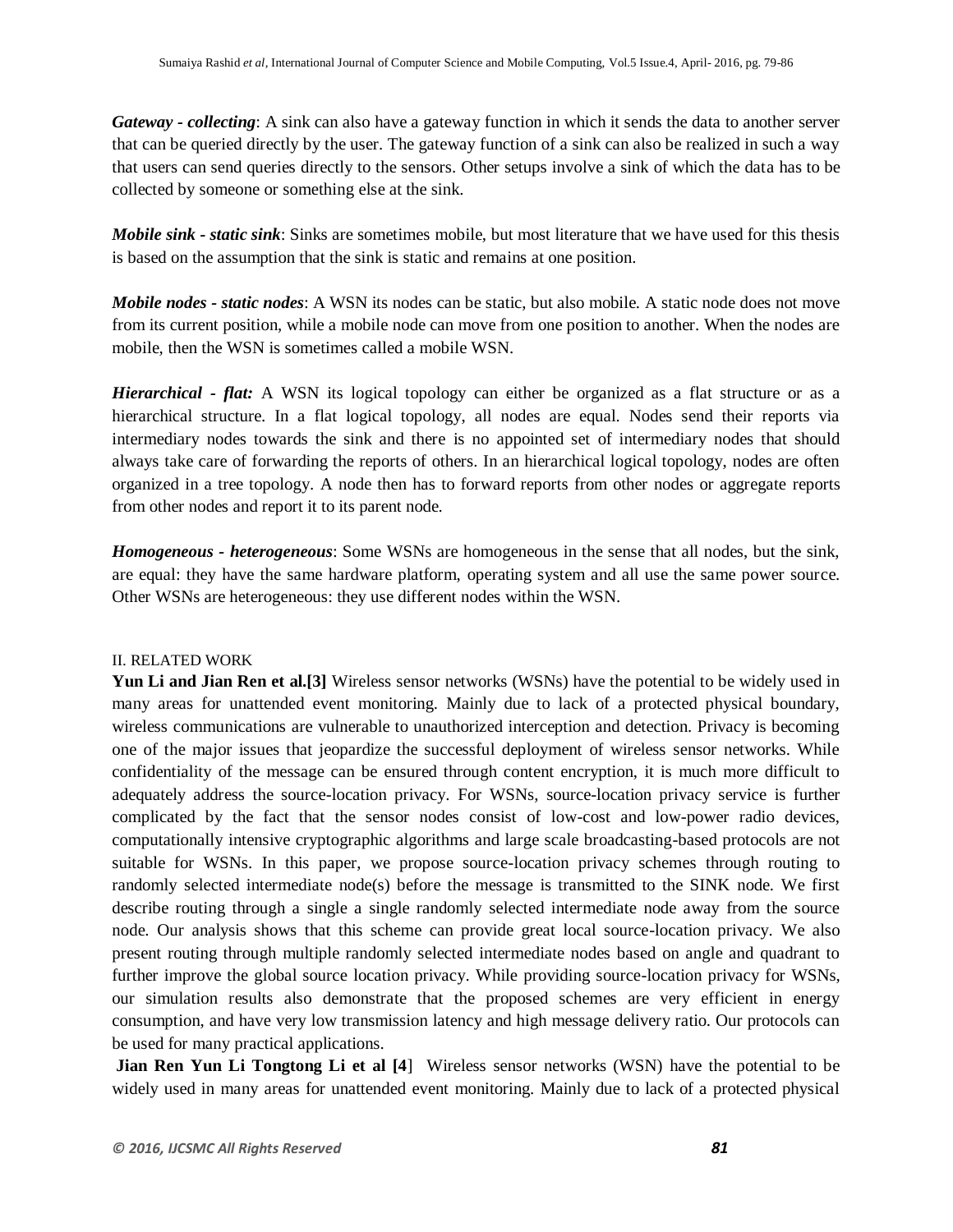boundary, wireless communications are vulnerable to unauthorized interception and detection. Privacy is becoming one of the major issues that jeopardize the successful deployment of wireless sensor networks. While confidentiality of the message can be ensured through content encryption, it is much more difficult to adequately address the source-location privacy. For WSN, source-location privacy service is further complicated by the fact that the sensor nodes consist of low-cost and low-power radio devices, computationally intensive cryptographic algorithms (such as public-key cryptosystems) and large scale broadcasting-based protocols are not suitable for WSN. In this paper, we propose a scheme to provide both content confidentiality and source-location privacy through routing to a randomly selected intermediate node (RRIN). While being able to provide source-location privacy for WSN, our simulation results also demonstrate that the proposed scheme is very efficient and can be used for practical applications.

**Yun Li, Jian Ren et al [5]** Wireless sensor networks (WSNs) have been widely used in many areas for critical infrastructure monitoring and information collection. While confidentiality of the message can be ensured through content encryption, it is much more difficult to adequately address source-location privacy (SLP). For WSNs, SLP service is further complicated by the nature that the sensor nodes generally consist of low-cost and low-power radio devices. Computationally intensive cryptographic algorithms (such as public-key cryptosystems), and large scale broadcasting-based protocols may not be suitable. In this paper, we first propose criteria to quantitatively measure source-location information leakage in routing-based SLP protection schemes for WSNs. Through this model, we identify vulnerabilities of some well-known SLP protection schemes. We then propose a scheme to provide SLP through routing to a randomly selected intermediate node (RSIN) and a network mixing ring (NMR). Our security analysis, based on the proposed criteria, shows that the proposed scheme can provide excellent SLP. The comprehensive simulation results demonstrate that the proposed scheme is very efficient and can achieve a high message delivery ratio. We believe it can be used in many practical applications.

**Lin Yao, Lin Kang, Pengfei Shang, Guowei Wu et al [6]** Wireless sensor networks (WSNs) are widely deployed to collect data in military and civilian applications today. Due to the open nature of a WSN, it is relatively easy for an adversary to eavesdrop and trace packets in order to capture the receiver. Therefore, location privacy, particularly the location privacy of the sink node, requires ultimate protection because of its critical position in WSNs. In this paper, we propose a sink location privacy protection scheme by injecting fake packets, but every real packet is still routed along its shortest path. The fake packets are routed to some random destinations and some fake sinks in order to provide the path diversity. It is difficult for an attacker to distinguish the real packets from the fake packets. Thus, the chance of finding the real sink by packet-tracing attack is reduced. Privacy analysis shows that the sink location privacy can be protected better with higher successful probability. We examine the packet travel delay, safe time, and energy consumption by both mathematical analysis and simulations.

**Wuchen XIAO, Hua ZHANG, Qiaoyan WEN, Wenmin LI et al [7**] Source location privacy is one of the most challenging issues in WSN applications. Some of existing solutions defend the leakage of location information from a limited local adversary who can only observe network traffic in small region, while the global adversary can monitor the entire network traffic. Meanwhile, most of the previous works ignore the categories of RFID. In this paper, we propose a scheme named General Fake Source (GFS) against a global adversary. It supports the passive RFID, which has no battery, cannot send a signal actively. Through simulations, we show that GFS well unifies the behavior of real and fake data sources and provides trade-offs between privacy and energy consume for source location privacy in WSN.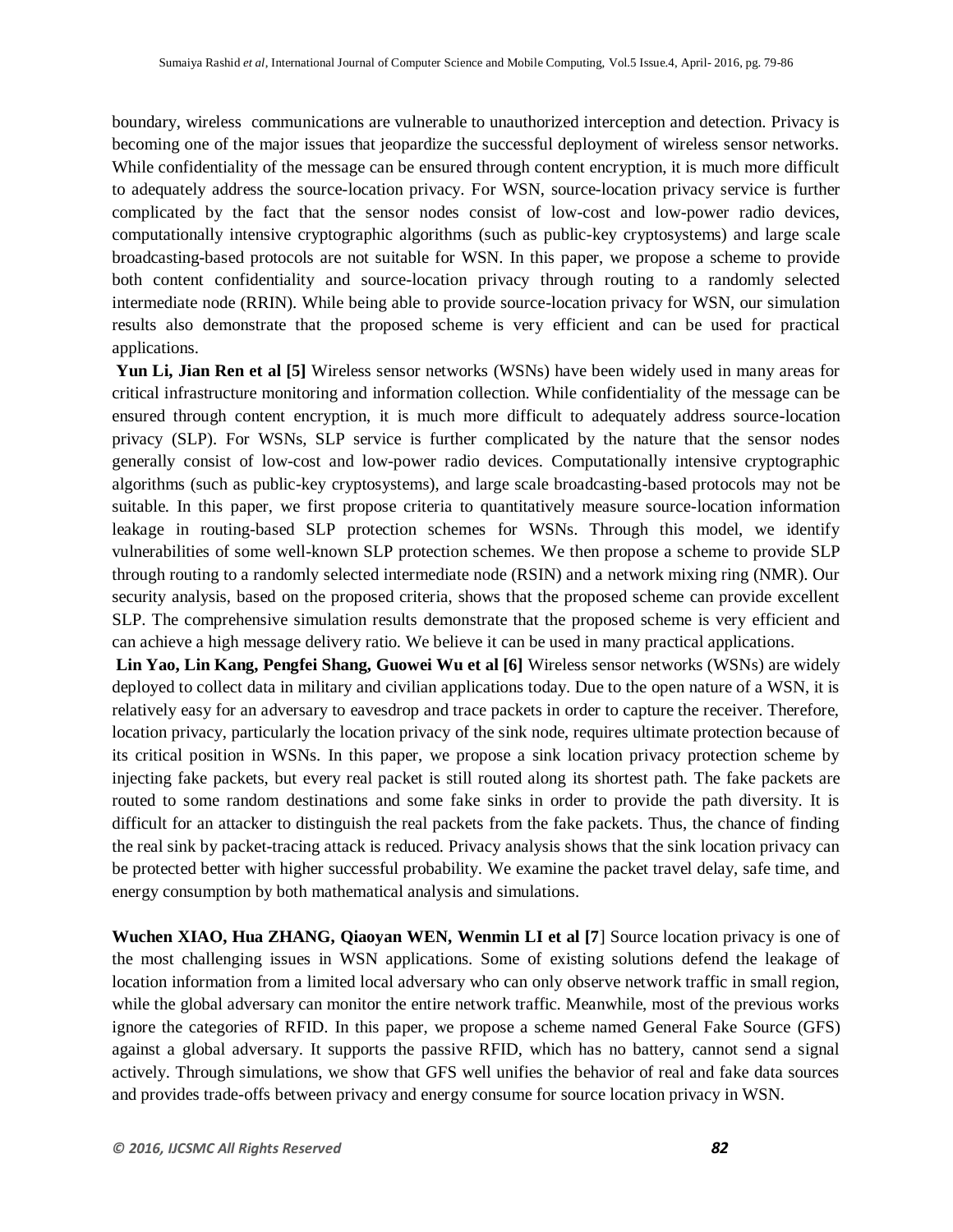#### III. PROPOSED METHODOLOGY

Intrusion detection is the major task in networking. There are so many solution provided by the researchers for the detection of intruder in the network. Like Pattern Matching, Measure Based method, Data Mining method and Machine Learning Method.

Here we are using TPP technique for the purpose of Intrusion Detection. TPP technique will be applied by using DH. Using DH we will generate authentication key for every node in the existing network. So before transferring the packet the source node will check the authentication key of the destination node and if the key is correct then only the packet will be transferred and if the key is incorrect that node will be detected as intruder. So this system will help us to identify the misbehavior node in our system when any data, text or packet is transferred. For the security of the packet we are encrypting the packet by using Blowfish Algorithm. In Fact various IDS in MANET uses acknowledgment- based scheme like AACK or 2ACK, but the functionality of such system depends on the acknowledgement packet. Thus, it is very important to ensure that the acknowledgment packet is authenticated. Hence, we adopt proposed architecture which includes digital signature i.e. (EAACK enhanced AACK).

#### **System Assumptions**

- $\triangleright$  The networks are evenly divided into small grids. The sensor nodes in each grid are all fully connected. In each grid, there is one header node responsible for communicating with other header nodes nearby. The whole networks are fully connected through multi-hop communications.
- $\triangleright$  The information of the SINK node is public. It is the destination that all data messages will be transmitted to through multi-hop routing.
- $\triangleright$  The content of each message will be encrypted using the secret key shared between the node/grid and the SINK node. However, the encryption operation is beyond the scope of our proposed system.
- $\triangleright$  The sensor nodes are assumed to have the knowledge of their adjacent neighboring nodes.
- $\triangleright$  Signal strength of the fake sources are greater than the real source.

#### **Adversary Assumptions**

We assume that there are some adversaries in the target area, who try to locate the source node through traffic analysis and tracing back.

- $\triangleright$  The adversaries will have unbounded energy resource, adequate computation capability and sufficient memory for data storage. The adversaries may also compromise some sensor nodes in the networks.
- $\triangleright$  The adversaries will not interfere with the proper functioning of the networks, such as modifying packets, altering the routing path, or destroying sensor devices, since such activities can be easily identified. However, the adversaries may carry out passive attacks, such as eavesdropping the communications.
- $\triangleright$  The adversaries are able to monitor the traffic in an area and get all of the transmitted messages. On detecting an event, they could determine the immediate sender by analyzing the strength and direction of the signal they received. However, we assume that the adversaries are unable to monitor the entire WSNs.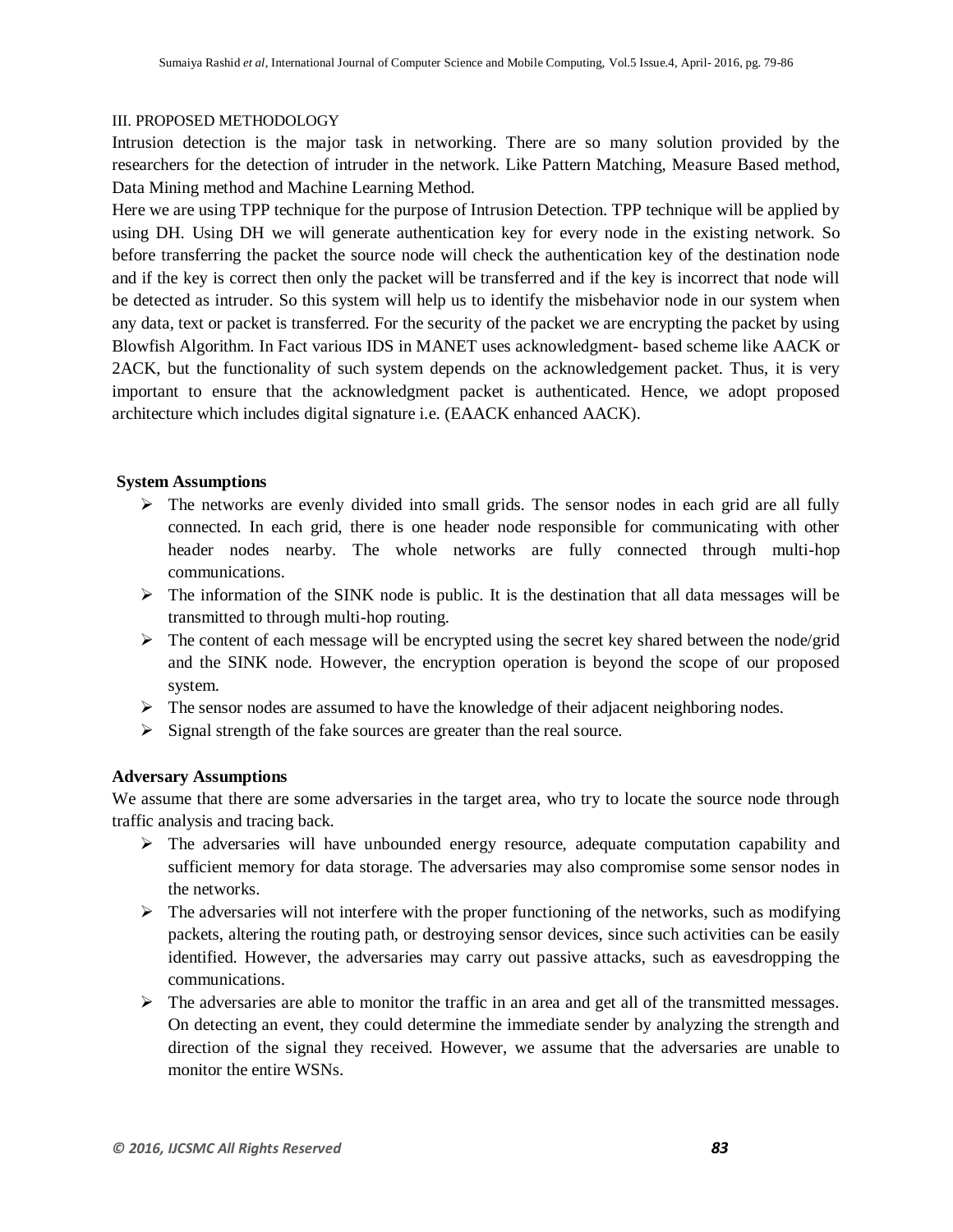#### *A. Fake Packet Injection*

Routing with Fake Sources Baseline flooding and single-path routing cannot provide privacy protection because the adversary can easily identify the shortest path between the source and the sink. This behavior may be considered a result of the fact that there is a single source in the network, and that messaging naturally pulls the hunter to the source. This suggests that one approach we can take to alleviate the risk of a source-location privacy breach is to devise new routing protocols R that introduce more sources that inject fake messages into the network. In order to demonstrate the effectiveness of fake messaging, we assume that these messages are of the same length as the real messages, and that they are encrypted as well. Therefore, the adversary cannot tell the difference between a fake message and a real one. As a result, when a fake message reaches the hunter, he will think that it is a legitimate new message, and will be guided towards the fake source. One challenge with this approach is how to inject fake messages. We need to first decide how to create the fake sources, and when and how often these fake sources should inject false messages. Specifically, we want these fake sources to start only after the event is observed, otherwise the use of fake sources would consume precious sensor energy although there is no panda present to protect.

### *B.* **Key Generation Using D-H Algorithm Diffie–Hellman key exchange** (**D–H**)

D-H is a cryptographic that allows two parties that have no prior knowledge of each other to jointly establish a shared secret key over an insecure communications channel. This key can then be used to encrypt subsequent communications using a symmetric key cipher.

Synonyms of Diffie–Hellman key exchange include [:

- Diffie–Hellman key agreement
- Diffie–Hellman key establishment
- Diffie–Hellman key negotiation
- Exponential key exchange
- Diffie–Hellman protocol

#### IV. RESULT AND EVALUATION

Our Implementation consists of fix number of nodes and used Diffie Hellman algorithm to generate to actual nodes. Firstly we initialized all nodes in network with fake node also than all nodes traverse throughout the network with fake nodes. All nodes contain sink and source node address but in encrypted form except fake node.



Fig2: initialized nodes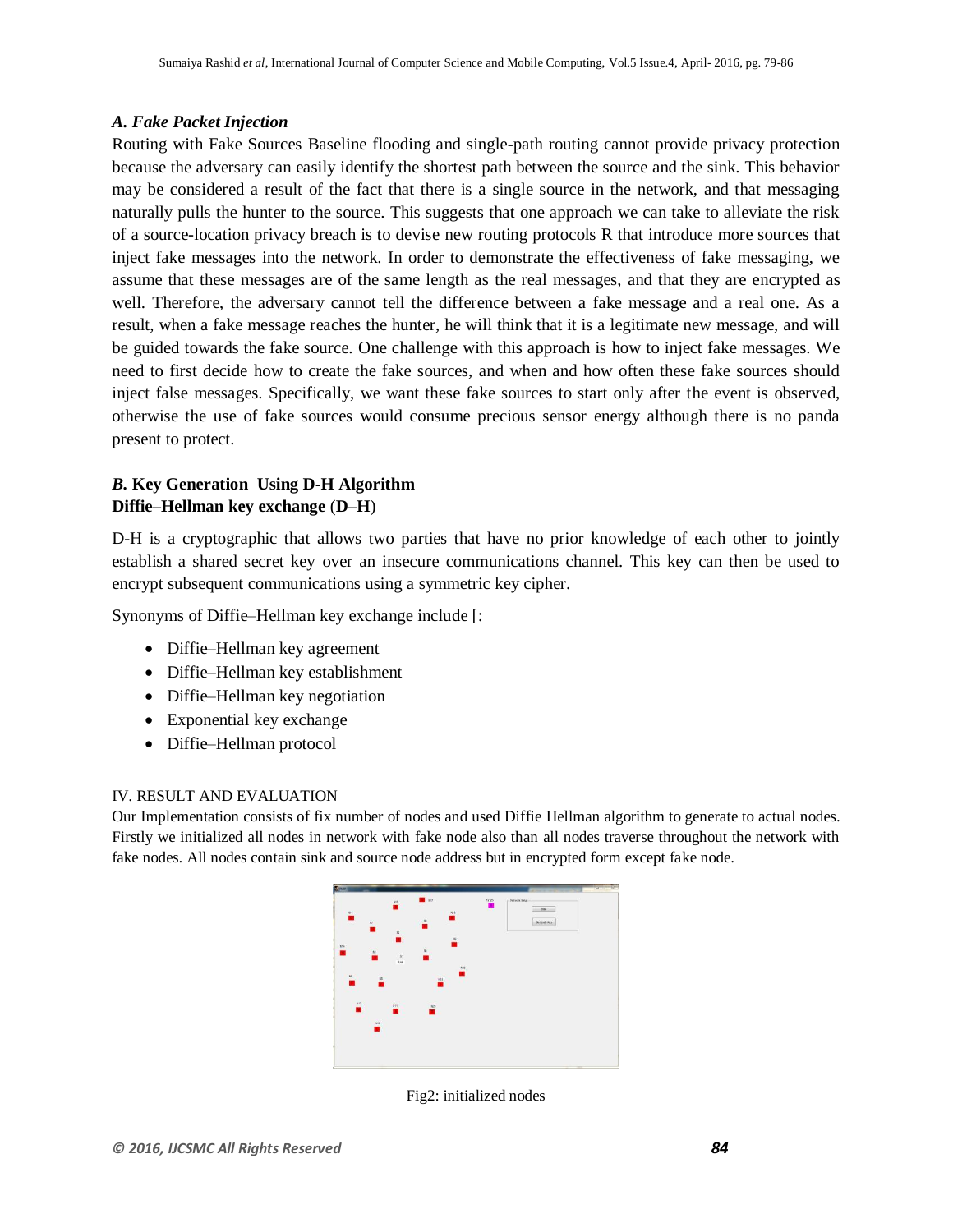

Fig3: Hide source node

Below output show key generation for nodes by Diffie Hellman algorithm



Fig4: Key Generation

#### V. CONCLUSION

Providing privacy for contextual information such as location of the source or sink node is very important in sensor network. An adversary can use location information and perform some attacks on either source node or destination node. In this paper, we have proposed Intrusion detection is the major task in networking. There are so many solution provided by the researchers for the detection of intruder in the network. Like Pattern Matching, Measure Based method, Data Mining method and Machine Learning Method.

Here we are using TPP technique for the purpose of Intrusion Detection. TPP technique will be applied by using DH. Using DH we will generate authentication key for every node in the existing network. So before transferring the packet the source node will check the authentication key of the destination node and if the key is correct then only the packet will be transferred and if the key is incorrect that node will